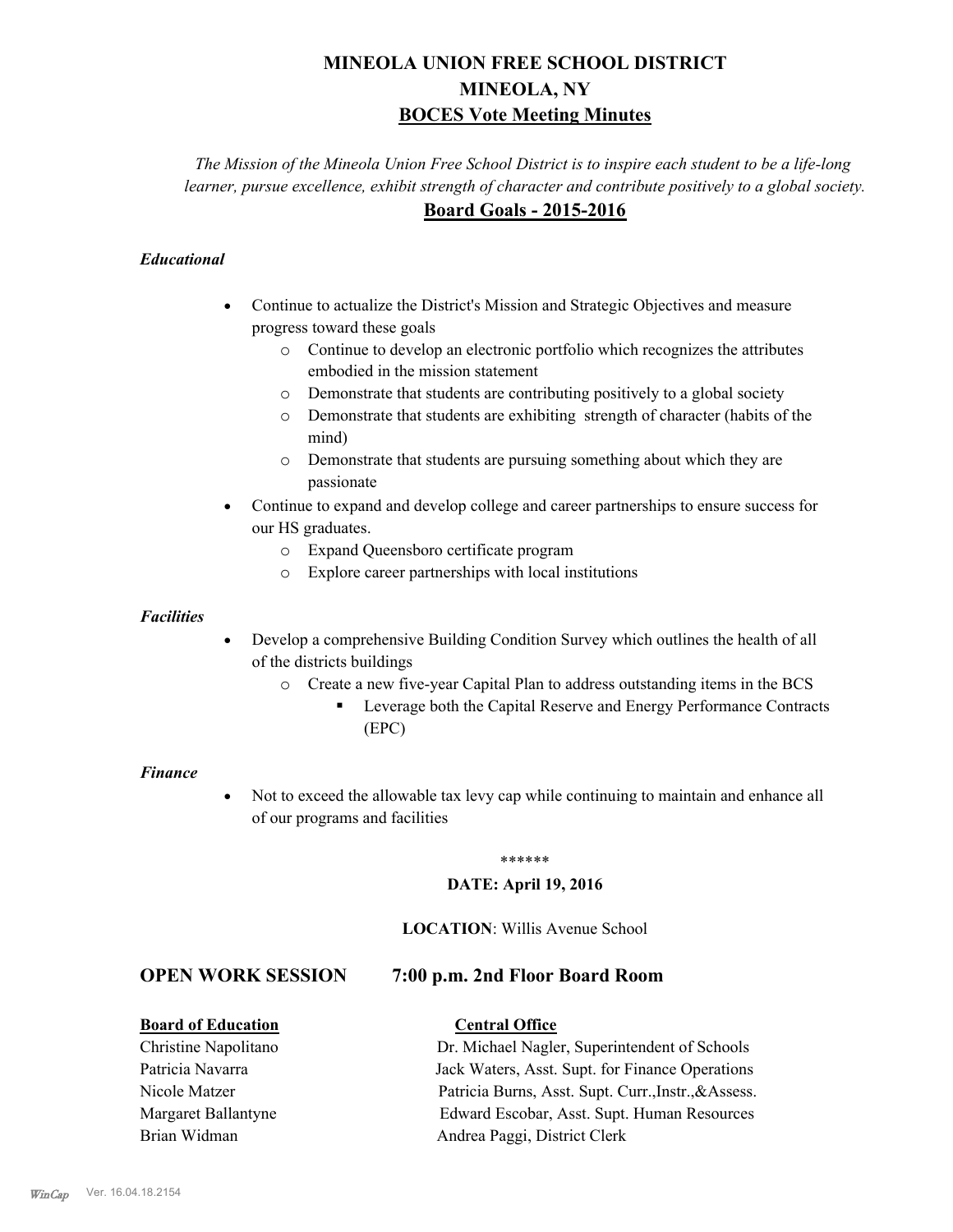**A. Call to Order - 7:05 pm B. Pledge of Allegiance C. Reading of Mission D. Moment of Silent Meditation E. Dais & Visitor Introductions**

Absent: Patricia Navarra

**F. New Business**

## **Election of BOCES Candidates**

**RESOLUTION # 66 -BE IT RESOLVED** that the Mineola Board of Education cast one (1) vote for three of the following candidates listed below to fill the Board of Cooperative Educational Services of Nassau County (BOCES) for three (3), three (3) year terms commencing July 1, 2016.

| 1. Ronald Ellerbe   |                       | X |     |      |
|---------------------|-----------------------|---|-----|------|
|                     | 160 Wallace Street    |   |     |      |
|                     | Freeport, NY 11520    |   |     |      |
| Freeport UFSD       |                       |   |     |      |
| 2. Fran N. Langsner |                       | X |     |      |
| 253 Aspen Court     |                       |   |     |      |
|                     | Wantagh, NY 11793     |   |     |      |
| Wantagh UFSD        |                       |   |     |      |
| 3. Laura Pierce     |                       |   |     |      |
| 24 Cedar Road       |                       |   |     |      |
|                     | Westbury, NY 11590    |   |     |      |
|                     | Westbury UFSD         |   |     |      |
|                     | 4. Robert "BA" Schoen | X |     |      |
|                     | 969 Hayes Street      |   |     |      |
|                     | Baldwin, NY 11510     |   |     |      |
| <b>Baldwin UFSD</b> |                       |   |     |      |
|                     |                       |   |     |      |
| <b>Motion:</b>      | Nicole Matzer         |   |     |      |
| Second:             | Margaret Ballantyne   |   |     |      |
| Yes:                | Brian Widman          |   | No: | None |
|                     | Margaret Ballantyne   |   |     |      |
|                     | Nicole Matzer         |   |     |      |
|                     | Christine Napolitano  |   |     |      |
|                     |                       |   |     |      |
|                     |                       |   |     |      |

**Passed:** Yes